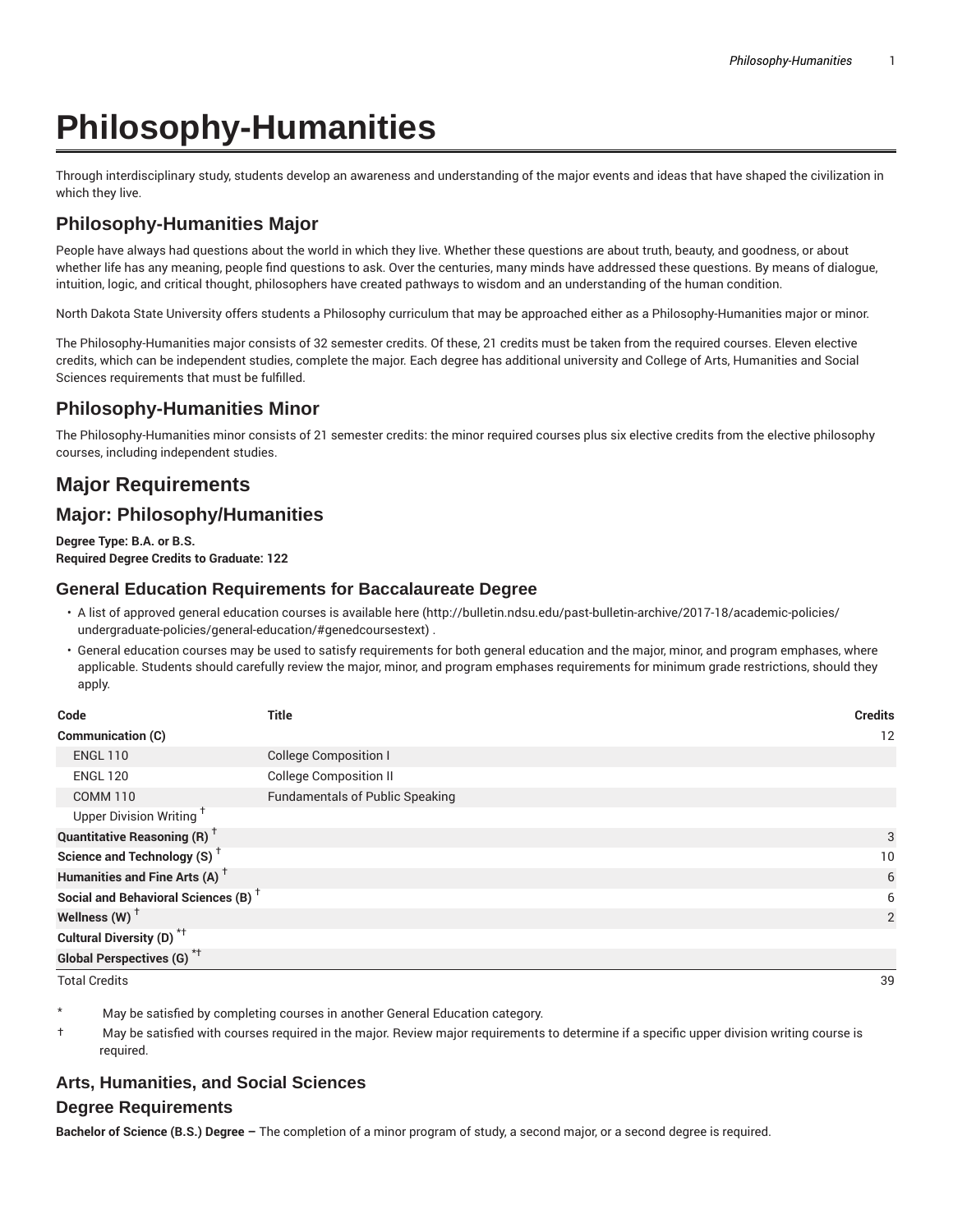**Bachelor of Arts (B.A.) Degree –** Second year language proficiency at college level required.

#### **Arts, Humanities and Social Sciences College Requirements**

An additional 9 credits are required by the College of Arts, Humanities and Social Sciences for all Bachelor of Science and Bachelor of Arts degree programs of study, except the Bachelor of Fine Arts degree, the Bachelor of Music degree, Bachelor of Landscape Architecture degree, and the Bachelor of Science in Architecture degree:

| Code                                  | Title                                                                            |                                                                                                                                                                                                                                                                                | <b>Credits</b> |
|---------------------------------------|----------------------------------------------------------------------------------|--------------------------------------------------------------------------------------------------------------------------------------------------------------------------------------------------------------------------------------------------------------------------------|----------------|
| <b>AH&amp;SS College Requirements</b> |                                                                                  |                                                                                                                                                                                                                                                                                |                |
|                                       | listed for each area. A course with the WGS prefix can only be used in one area. | Courses used to satisfy any general education requirement cannot be used to also count toward the AH&SS College Requirements. A<br>minimum of three credits is required in each of the 3 following areas for a total of 9 credits. Choose only those courses with the prefixes |                |
| <b>Area One: Humanities</b>           |                                                                                  |                                                                                                                                                                                                                                                                                | 3              |
|                                       | ARB, ENGL, FREN, GERM, HIST, HUM, PHIL, RELS, SPAN, or WGS                       |                                                                                                                                                                                                                                                                                |                |
| <b>Area Two: Social Sciences</b>      |                                                                                  |                                                                                                                                                                                                                                                                                | 3              |
|                                       | ANTH, CJ, COMM, EMGT, POLS, SOC, or WGS                                          |                                                                                                                                                                                                                                                                                |                |
| Area Three: Fine Arts                 |                                                                                  |                                                                                                                                                                                                                                                                                | 3              |
|                                       | ARCH, ART, ENVD, LA, MUSC, or THEA                                               |                                                                                                                                                                                                                                                                                |                |
| <b>Total Credits</b>                  |                                                                                  |                                                                                                                                                                                                                                                                                | 9              |

#### Major Requirements

| Code                                              | <b>Title</b>                                                          | <b>Credits</b> |
|---------------------------------------------------|-----------------------------------------------------------------------|----------------|
| <b>Philosophy/Humanities Major Requirements</b>   |                                                                       |                |
| <b>PHIL 101</b>                                   | Introduction to Philosophy (May satisfy general education category A) | 3              |
| <b>PHIL 210</b>                                   | <b>Ethics</b>                                                         | 3              |
| or PHIL 215                                       | <b>Contemporary Moral Issues</b>                                      |                |
| <b>PHIL 257</b>                                   | Traditional Logic (May satisfy general education category R)          | 3              |
| <b>PHIL 321</b>                                   | Ancient Philosophy                                                    | 3              |
| or PHIL 322                                       | Medieval Philosophy                                                   |                |
| <b>PHIL 323</b>                                   | Modern Philosophy                                                     | 3              |
| or PHIL 324                                       | Contemporary Philosophy                                               |                |
| <b>PHIL 451</b>                                   | Epistemology                                                          | 3              |
| Capstone Experience: Select one of the following: |                                                                       | 3              |
| <b>PHIL 450</b>                                   | Metaphysics (May satisfy general education category C)                |                |
| <b>PHIL 486</b>                                   | Philosophy & Literature                                               |                |
| <b>PHIL 494</b>                                   | Individual Study                                                      |                |
| <b>Philosophy Major Electives</b>                 |                                                                       | 11             |
| <b>Total Credits</b>                              |                                                                       | 32             |

# **Minor Requirements**

### **Philosophy-Humanities Minor**

# **Minor Requirements**

**Required Credits: 21**

| Code                          | <b>Title</b>                     | <b>Credits</b> |
|-------------------------------|----------------------------------|----------------|
| <b>Required Minor Courses</b> |                                  |                |
| <b>PHIL 101</b>               | Introduction to Philosophy       | 3              |
| <b>PHIL 210</b>               | <b>Ethics</b>                    | 3              |
| or PHIL 215                   | <b>Contemporary Moral Issues</b> |                |
| <b>PHIL 257</b>               | <b>Traditional Logic</b>         | 3              |
| <b>PHIL 450</b>               | Metaphysics                      | 3              |
| or PHIL 451                   | Epistemology                     |                |
| <b>PHIL 486</b>               | Philosophy & Literature          | 3              |